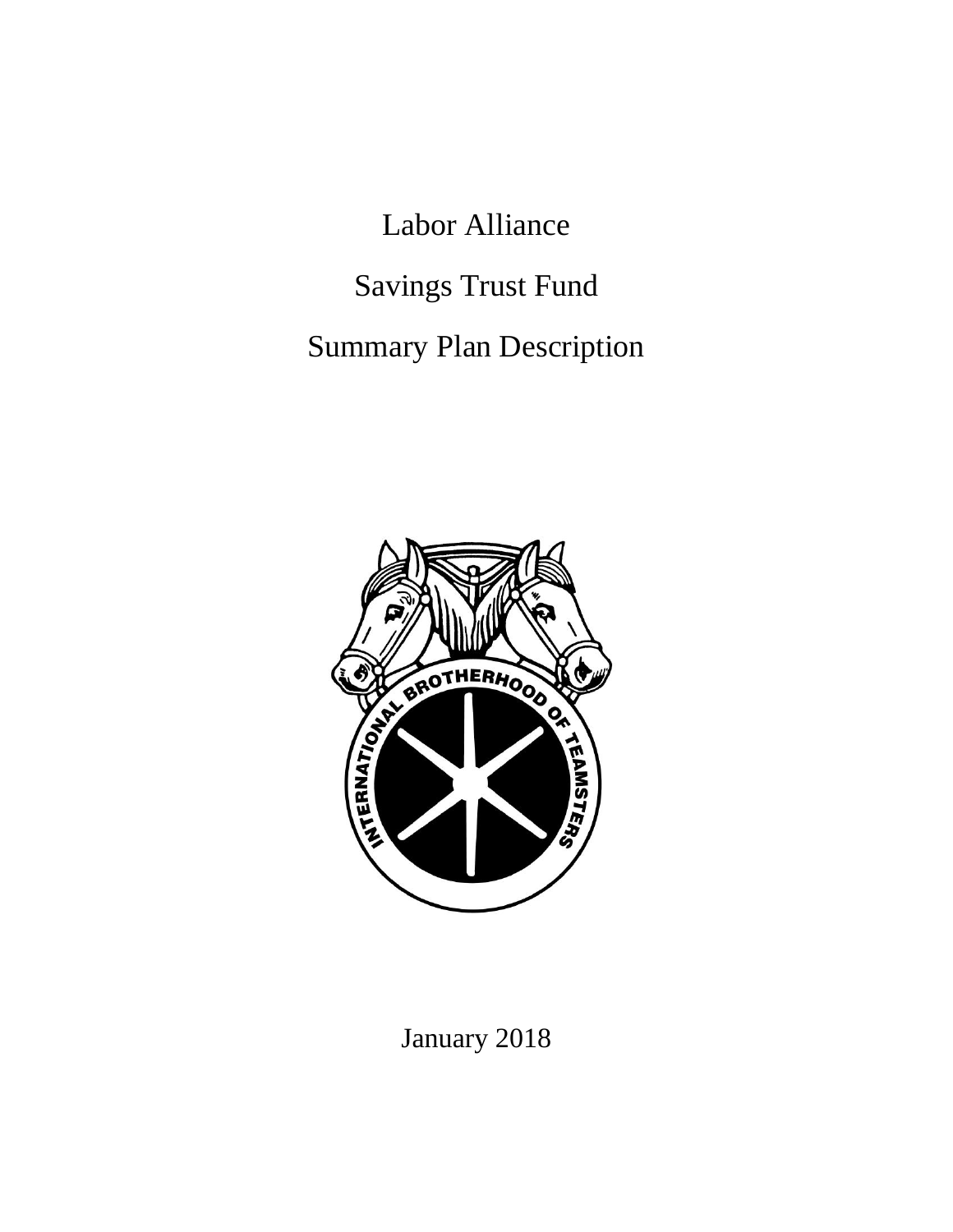# *INTRODUCTION*

This booklet contains a brief explanation of the most important provisions of the Labor Alliance Savings Trust Fund. It is not possible to cover all of the Plan's provisions in this short booklet. Your rights as a participant in the Plan can only be determined by consulting the Plan document and investment prospectus, both of which may be amended from time to time.

The Plan became effective on April 1, 1996 under an Agreement and Declaration of Trust entered into on March 22, 1995. The Plan was approved by the Internal Revenue Service by a tax qualification letter dated August 4, 1997.

The Plan is governed by a federal law known as the Employee Retirement Income Security Act of 1974 ("ERISA"). The Plan is not, however, insured under ERISA's Pension Benefit Guaranty Corporation (PBGC). Only defined benefit pension plans are insured by the PBGC. This plan is a defined contribution plan.

If you have questions about the Plan or eligibility for benefits, contact:

**Labor Alliance Savings Trust Fund Plan Administrative Office** P.O. Box 757 Pleasanton, CA 94566

## **Customer Service Telephone Hours:**

9:00 a.m. to 4:30 p.m., Monday – Friday (except holidays) Telephone at (800) 924-1226 and Fax at (877) 738-3815

## **Office Hours:**

9:00 a.m. to 4:30 p.m., Monday – Friday (except holidays)

# *Limitation Upon Reliance on Booklet and Statements*

This booklet provides a brief, general summary of the Plan rules. However, it is not intended to cover all of the details of the Plan. Nothing in this Summary Plan Description is meant to interpret or change the Plan provisions. You should review the Plan Document to fully determine your rights. The Plan Document is available for your review at the Plan Administrative Office upon written request.

You are not entitled to rely upon oral statements of representatives of the Plan Administrative Office, the Board of Trustees, an Employer or any Union officer, or any other person. If you would like an interpretation of the Plan, you should address your request in writing to the Board of Trustees at the Plan Administrative Office. To make their decision, the Board of Trustees must be furnished with full and accurate information concerning your situation.

As a courtesy to you, the Plan Administrative Office may respond verbally to oral questions; however, oral information and answers are not binding upon the Plan and cannot be relied upon in any dispute concerning your benefits.

You should also understand that, from time to time, there may be a data error in a statement that you receive which may be corrected upon an audit or review. The Board of Trustees reserves the right to make corrections when any error is discovered.

The Plan is not allowed to provide you with tax advice or suggest how you should receive your benefits. You may want to discuss with a tax advisor the tax consequences of any withdrawal of funds or selection of a benefit option.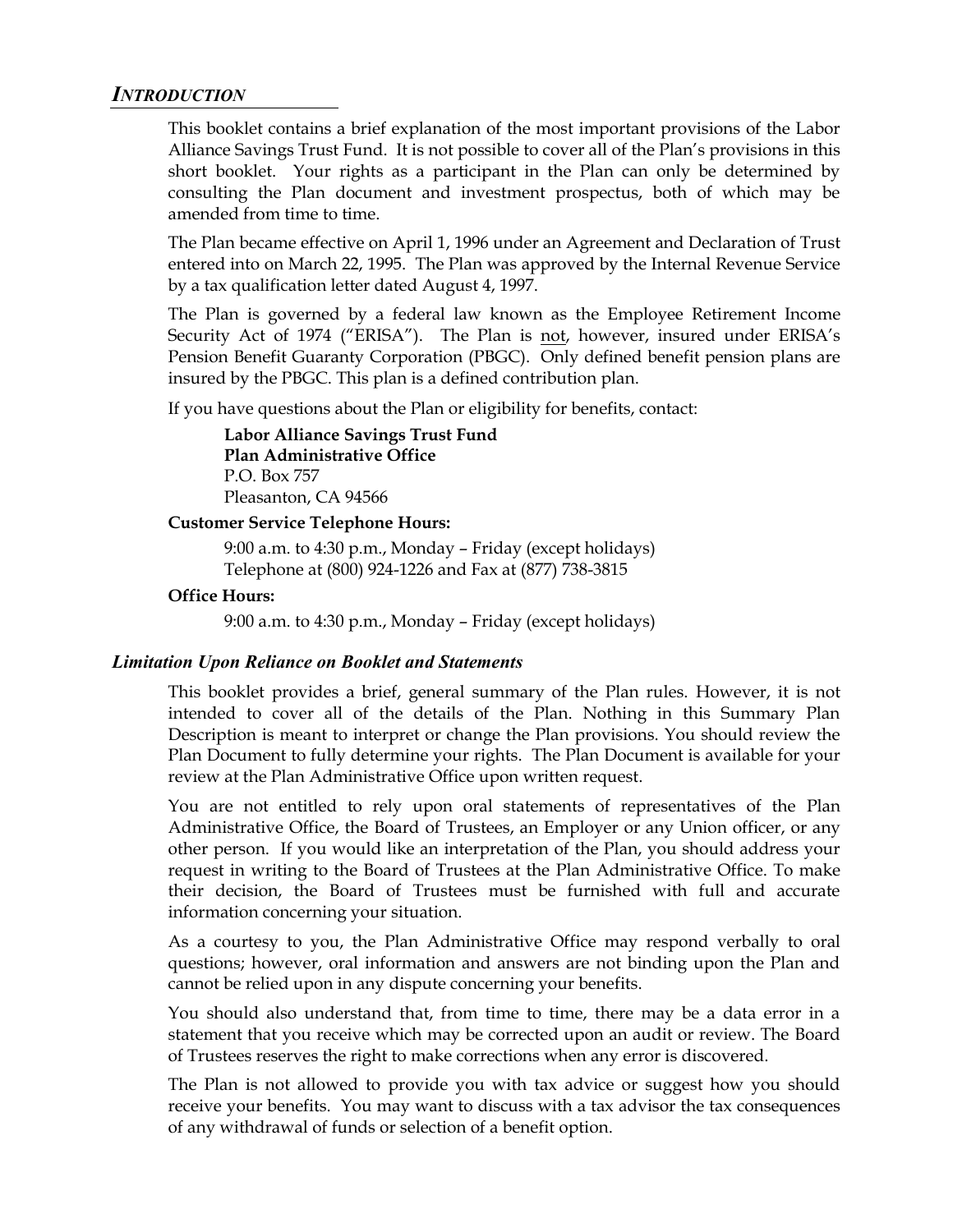# *HOW DOES THEPLAN WORK?*

This Plan is a multi-employer, collectively bargained tax-qualified defined contribution plan. For purposes of simplicity, your participation in the Plan may be viewed as a combination of an "accumulation" stage while you are a contributing employee, and a "distribution" stage after you have terminated employment and are eligible to receive benefits.

You are eligible to participate in the Plan because your Employer is subject to a Collective Bargaining Agreement under which retirement benefits were the subject of good faith bargaining.

The contributions on your behalf are based on the amount contributed on your behalf by your Employer because you have provided documentation that you are covered by an alternative medical plan (i.e., medical coverage through a spouse). The amount of your monthly contribution is forwarded each month to the Labor Alliance Savings Trust Fund. Under the terms of the Collective Bargaining Agreement, your Employer is bound to transmit the amount of your contributions to the Trust Fund in the month following the month in which you performed the work for which contributions are due.

As a plan participant in this defined contribution plan, your contributions will be invested and accumulate tax free in a tax-qualified Trust Fund, the Labor Alliance Savings Trust Fund. The Trust Fund is managed by a Board of Trustees made up of an equal number of Employer and Union representatives. The Board has retained advisors to assist with daily administration and investment duties and accounting and legal issues.

You will be eligible for a distribution from the Trust Fund when you are no longer an active employee and have met the conditions for payment from the Plan.

# *THE ACCUMULATION STAGE*

# *How do I know if I am a participant in the Trust Fund?*

You are a participant in the Trust Fund if (a) you are working for an Employer that makes contributions on your behalf to this Trust Fund pursuant to a Collective Bargaining Agreement with an affiliate of The International Brotherhood of Teamsters, and if (b) you can provide documentation that you are covered by an alternative medical plan (i.e., medical coverage through a spouse).

# *What happens when I begin participating in the Plan?*

When you become eligible for contributions to be made by a contributing Employer, the Employer begins making contributions for investment in the Plan. You will be asked to complete an enrollment application. Contributions made on your behalf will be sent by the Plan Administrative Office to the mutual funds you have designated for investment.

Next, an "Individual Account" will be set up for you. Once your account has been established, you will begin receiving quarterly reports of your account activity, including contributions made, distributions received, asset allocation, contract charges, investment exchanges, investment gains and losses, etc.

Only contributions that are actually received by the Plan will be credited to an Individual Account. In other words, delinquent contributions are not credited to your Individual Account until they are actually received by the Plan. You are always 100% vested in the amount in your Individual Account.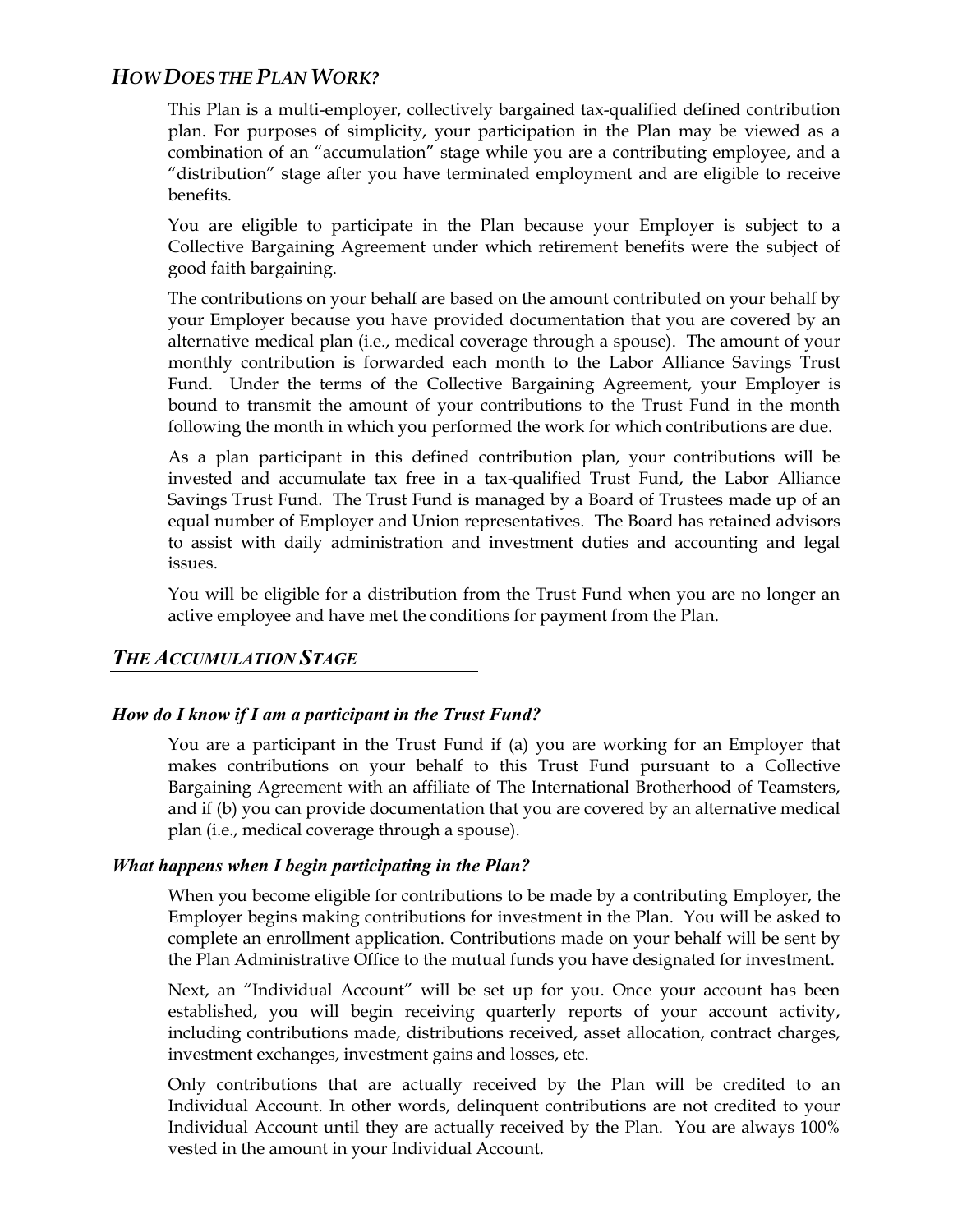If upon initial eligibility you fail to make an election to participate in the Plan or fail to provide documentation that you are covered by an alternative medical plan (i.e., medical coverage through a spouse), contributions will not be made to your account. Once you provide the Plan Administrative Office with the required information, retroactive contributions are limited to no more than six (6) months with no interests or earnings credit.

Employer contributions that are part of the collective bargaining package are made by your Employer and are not deducted from your paycheck.

## *Who contributes to the Plan?*

The Collective Bargaining Agreement requires Employers to forward contributions on behalf of all eligible employees who have elected to participate in the Plan.

# *Who administers the Plan?*

In accordance with the Agreement and Declaration of Trust establishing the Plan, the Plan is administered by a Board of Trustees made up of equal numbers of Employer and Union representatives.

## *How are contributions invested?*

You decide how your current account balance and future contributions are to be invested by choosing among seven mutual funds and an allocation model. The Board of Trustees has contracted with American Funds and MetLife to offer you a combination of investment options, including a stable value fund, and several stock and bond funds, as well as an allocation. These mutual fund families are some of the nation's most respected investment companies.

**Detailed fund listing and explanations of these funds can be found in the prospectus for each fund. If you need a prospectus, please call American Funds, at (800) 421-4225 or visit their website at [https://www.americanfunds.com/individual/.](https://www.americanfunds.com/individual/) Fund prospectus links are also available at www.kandg.com.**

#### *Can I invest my money in more than one investment?*

Yes. You can invest your existing account assets or new contributions in any one or any combination of the various funds and allocation models. For example, you could put 0% in Fund A, 20% in Fund B, 15% in Fund C, 20% in Fund D, 25% in Fund E, 15% in Fund F, 5% in Fund G, or any other percentages so long as they total 100%.

The choice is entirely up to you based on your belief as to the best diversification, risk and performance. The Board of Trustees and the Plan Administrative Office do not provide financial or tax advice.

You make your initial investment choices when you enroll in the Trust Fund. If you do not designate your investments at that time, your account will be invested 100% in the default investment fund that is appointed by the Board of Trustees.

You may change your investment mix for your existing account or new contributions on a daily basis. There is no charge for changing your investment mix. Please note that there may be restrictions or limitations by the mutual fund companies on how often you can sell your holdings.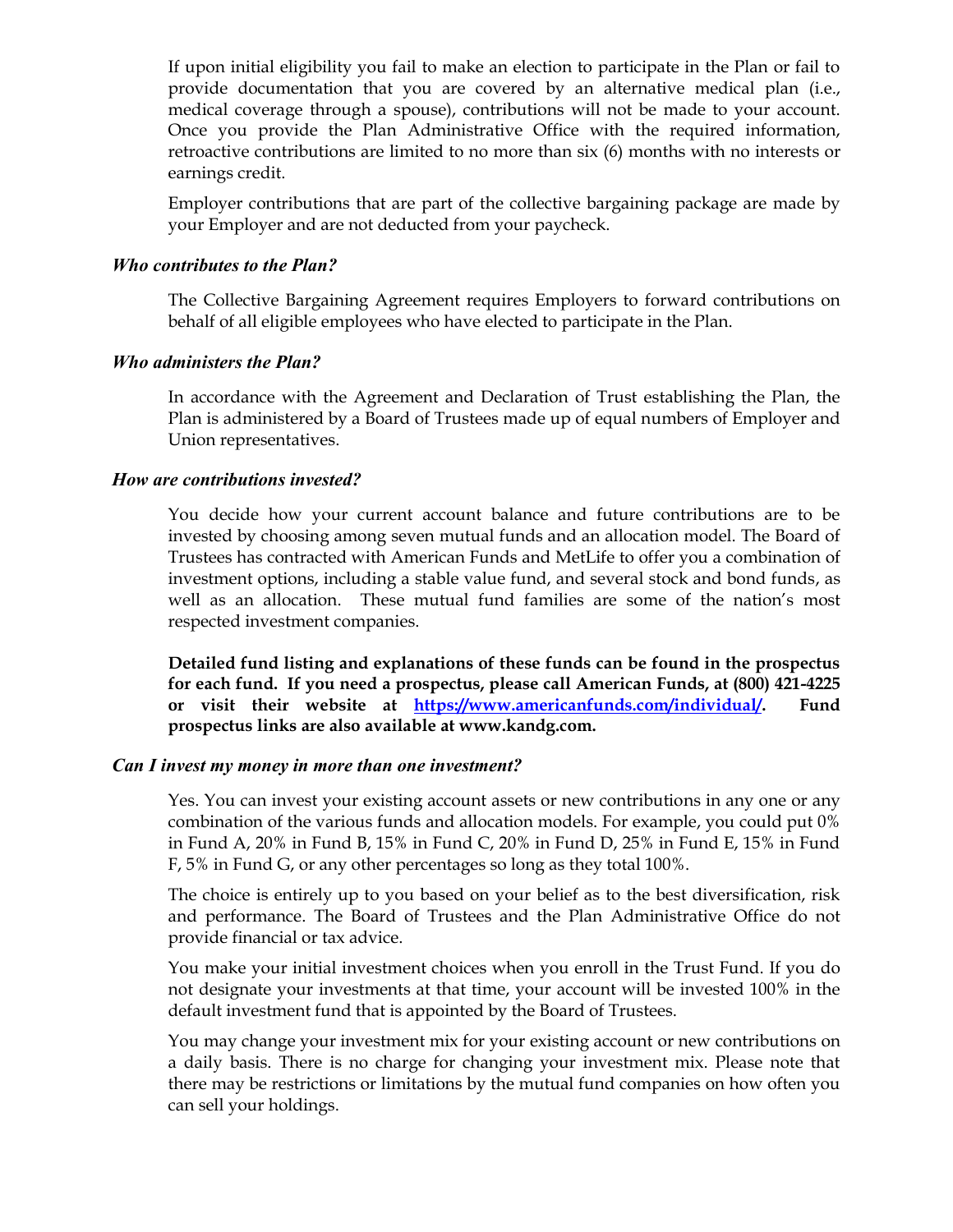The Plan is intended to be a Plan providing individual investment choice as described in ERISA Section 404(c) and 29 C.F.R. § 2550.404c-1, and the Plan's fiduciaries are therefore intended to be relieved of liability for any losses that are the direct or necessary consequence of investment instructions given by plan participants.

### *How do I change my investment mix?*

Changes in your investment mix must be made in writing by sending an Enrollment/Change form to the Plan Administrative Office. You may also change your investment mix and receive account information through the Automated Retirement System at (800) 293-1170 or online at www.kandg.com.

After you have submitted your initial enrollment form, you will receive instructions about the Automated Retirement System and website, and an initial Personal Identification Number ("PIN"). You may change your PIN by telephone; and you may access information about your account by touch-tone telephone.

Changes may be made to both your existing assets and to future contributions. For instance, you can change the mix of your future investments without changing your current account balance. Similarly, you can change your past contributions while keeping the allocation of future contributions the same, or you can change both present and future contributions. When you make changes in your asset mix, be sure you are clear as to what the mix will be after the change. There is no charge for changing your investment mix. Please note that there may be restrictions or limitations by the mutual fund companies on how often you can sell your holdings.

# *How often will I receive statements?*

You will receive a statement approximately two weeks after the end of every quarter. Your quarterly statement reflects all of the investment activity on your behalf during the statement quarter. Each new statement reports the latest account activity that is added to your beginning balance, which is an accumulation of all prior activity. You should keep all statements for your records and future reference.

#### *What is the Enrollment/Change Form?*

The Enrollment/Change form must be completed to establish your Individual Account, as a participant in the Plan, and to identify your investment choices and contribution deferral amount.

You may use the Enrollment/Change form to change your address or to make changes to the allocation of your future contributions and your existing balance. Exchanges between your mutual fund accounts may be made ONLY by using the Enrollment/Change form, the Automated Retirement System or the website.

As in the case of the Automated Retirement System, changes resulting from a new Enrollment/Change form will be effective as soon as administratively possible after the Enrollment/Change form is received by the Plan Administrative Office.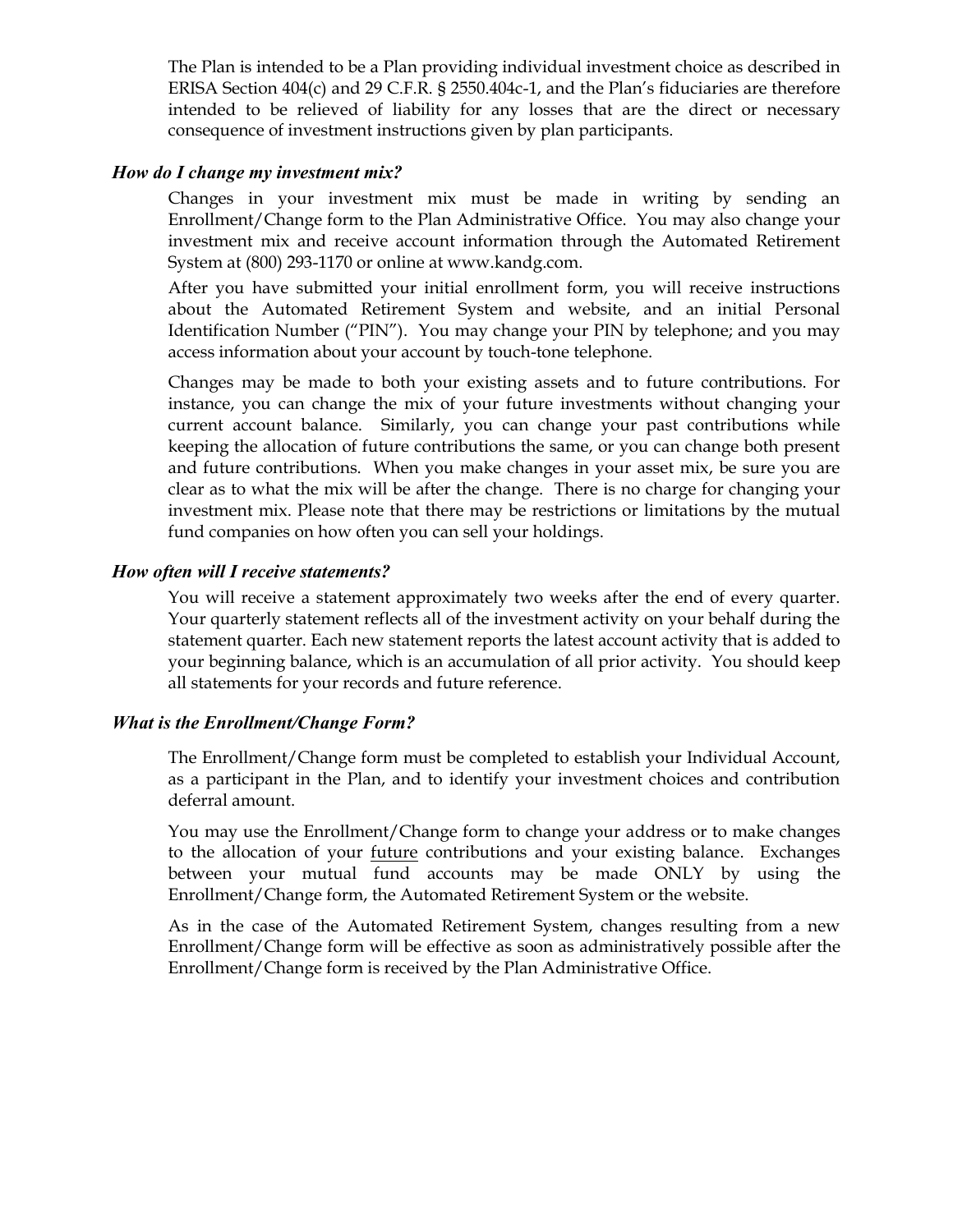## *The Automated Retirement System*

You may obtain your mutual fund share balances and the latest fund prices, place an exchange in investments, or change your PIN at any time of day (or night). To use the Automated Retirement System, simply dial (800) 293-1170 from a touch-tone telephone and follow the instructions given to you by the phone system. For the security of your accounts, you have been issued a PIN. This number can be changed by you to any fivedigit number you like.

If you forget your PIN, you may e-mail webmaster@kandg.com to request a PIN Statement. This statement will be mailed to your address of record. Remember to include your full name, the last four digits of your Social Security Number, the Plan name, and your current address. PIN Statements will be mailed to you promptly after your request.

## *Future Plan Amendments*

Future amendments to the Plan may have to be made from time to time to comply with Congressional action, rulings by federal agencies, and other changes deemed necessary or prudent by the Board of Trustees. You will be notified if significant amendments to the Plan are made. Before you decide to retire and file an application for your Individual Account, you should contact the Plan Administrative Office to determine if there have been amendments to the Plan.

## *How do I designate a beneficiary?*

You probably already designated a beneficiary when you first enrolled in the Plan. If you have not already done so, or if you wish to change your previous designation, you should obtain an Enrollment/Change form from the Plan Administrative Office.

Death benefits are generally payable to your eligible spouse. If you are not married, the balance of your Individual Account will be paid on your death to your designated beneficiary. If you are married and wish to designate an alternate beneficiary, you must obtain your spouse's written consent, which must be witnessed by a notary public or Plan representative. If you die without having designated a beneficiary, all money in your Individual Account will be distributed to your eligible spouse, surviving heirs or to your estate in accordance with the law.

# *THE DISTRIBUTION STAGE*

# *When am I eligible to receive benefits from the Plan?*

In general, you (or your beneficiary) are eligible to receive distributions from your Individual Account when:

- a. You apply for benefits and no Employer Contributions have been made on your behalf for 6 consecutive months because you are no longer working for an Employer who is a contributor to the Labor Alliance Savings Trust Fund; or
- b. You die and your beneficiary or spouse applies for benefits; or
- c. You are retired; or
- d. You become totally or permanently disabled and receive Social Security disability benefits and you apply for benefits.
- e. You have been inactive for more than twenty-four (24) consecutive months and have an account balance of less than \$5,000.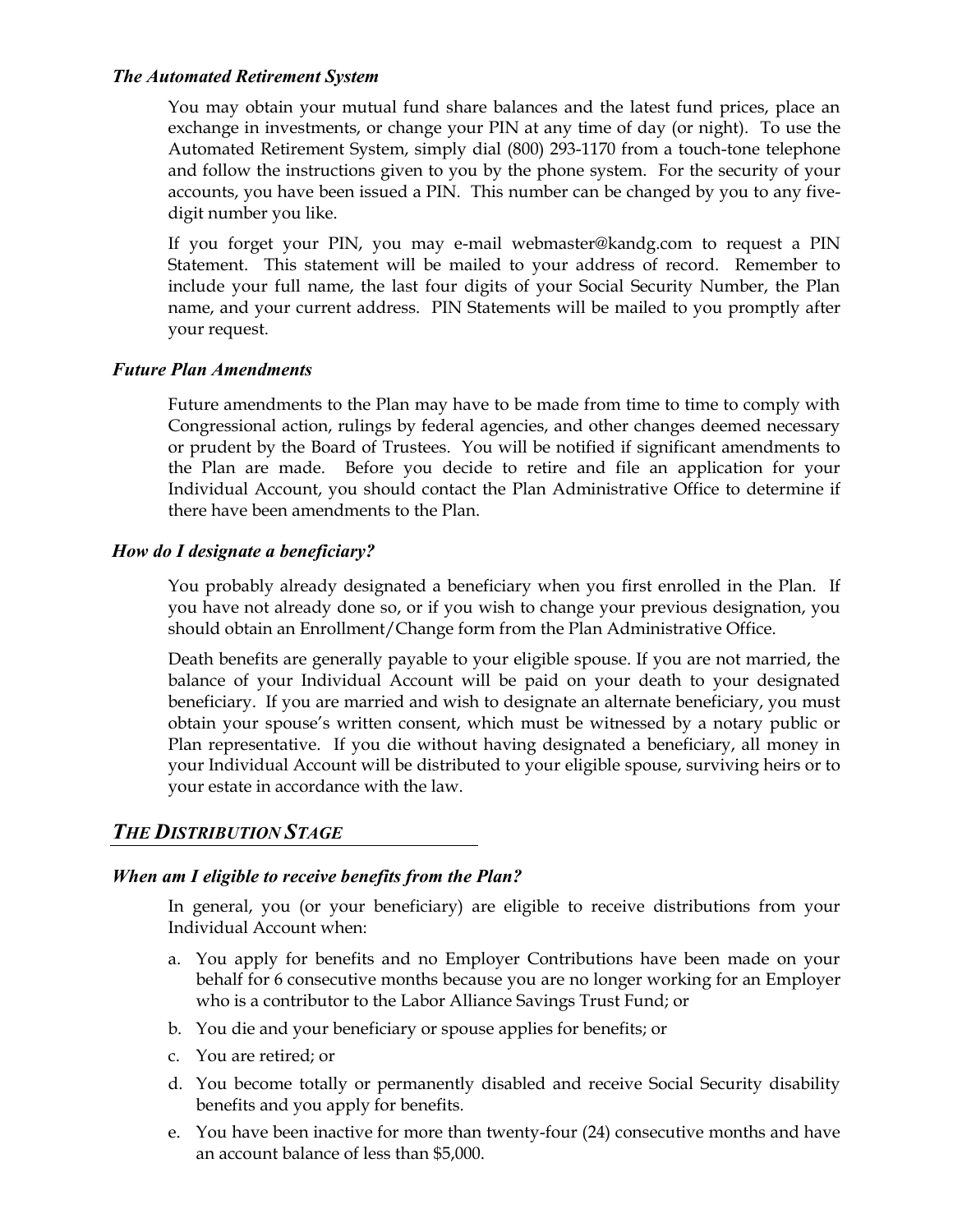**NOTICE**: If you are no longer working for an Employer who is a contributor to the Labor Alliance Savings Trust Fund, it is extremely important that you provide the Plan Administrative Office with any future address changes. Should you not provide a forwarding address and later forget that you have an Individual Account, your benefits may be delayed, reduced or lost.

# *How much money will I receive from the Plan?*

The amount of your benefit is the value of your Individual Account at the time you qualify for a benefit distribution. Your benefits are 100% vested at all times. Generally, the amount in your Individual Account is the sum of all contributions made over the years on your behalf, plus earnings (or less investment losses) credited to the account, less any withdrawals, contract charges and administrative expenses.

# *What are my options as to the type of benefits I can receive from the Plan?*

You have several options when you become eligible to receive payments from the Plan:

- a. You can direct the Plan to roll over the entire amount in one lump sum payment into an IRA, another plan, or an annuity offering payments on a monthly basis; or
- b. You can take the payments in a lump sum as taxable income at the time; or
- c. You can take partial payments over an extended time period; or
- d. You can select from the various annuity options available from American Funds.

The annuity options are explained more fully in the funds' prospectus, and you can discuss them with the Investment Advisor when you are ready to start receiving benefits. We recommend that you find out about the available options several months in advance. That way, you will have time to shop around for different contracts to determine which is best suited to your objectives. If you find another investment that better suits you, we can simply roll over your existing account into the new contract. We recommend that you seek the advice of your own financial advisor before you receive any payments from the Plan.

# *This Plan does not permit hardship withdrawals or loans.*

# *Will my contributions be taxed?*

The money in your Individual Account is not taxable income until you actually receive it. When you receive a distribution from your Individual Account, it is reported as taxable income. In many circumstances, 20% of the distribution could be withheld for federal income taxes. In addition, if you are younger than age 55, you may also be required to pay an additional 10% as a federal excise tax if you take a distribution in a lump sum. When you receive a lump sum payment, however, you may be able to defer the 20% income tax and the 10% excise tax by "rolling over" the distribution into an IRA or other eligible pension or annuity. You should consult with a competent tax advisor to ensure that you understand the tax consequences of withdrawing your money from the Plan and that you are making the decision that is best for you.

# *What happens if I return to covered employment after receiving benefits?*

If contributions are made again on your behalf after you have received benefits from the Plan, you will be treated the same as a new plan participant.

# *What if I get a divorce before receiving benefits from the Plan?*

If you are divorced, your former spouse may have an interest in your Individual Account. The Plan is required to comply with a court order that awards a portion or all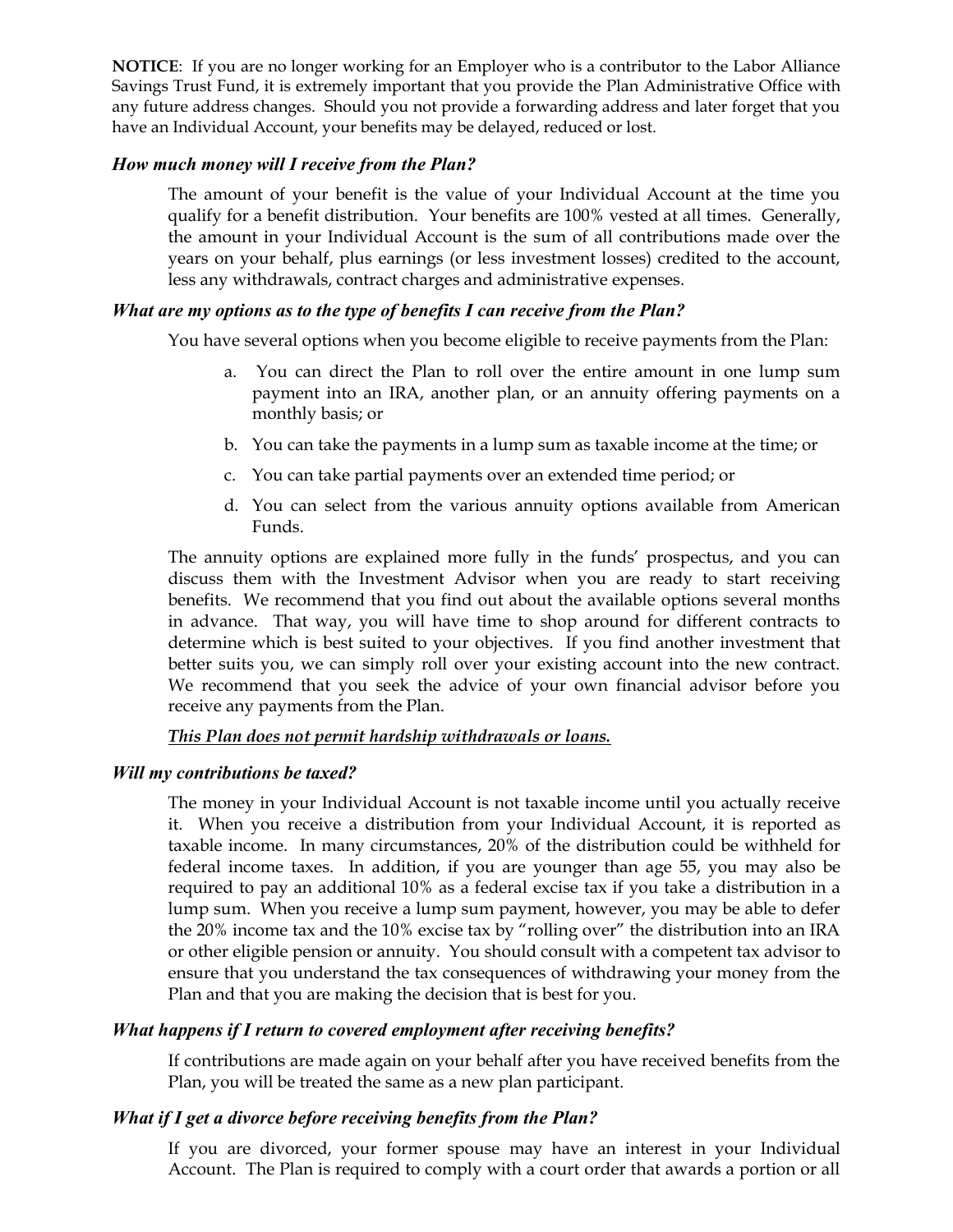of your benefits to a spouse, child or other alternate payee if the order qualifies as a Qualified Domestic Relations Order (QDRO) as defined by ERISA.

A QDRO is an order that creates or recognizes the existence of a former spouse or child's (or other alternate payee) right to receive all or a portion of your accumulated benefits.

You, your spouse or your former spouse may request the Plan's procedures for handling domestic relations orders. You or your attorney (or your spouse or her attorney) may submit a proposed QDRO to the Plan's legal counsel prior to submission to a court. Counsel will then provide notice of any required changes.

The Plan's QDRO procedures can be obtained from the Plan Administrative Office at no charge. To obtain such documentation, contact the Plan Administrative Office either by telephone or mail.

#### *How do I apply for benefits from the Plan?*

The first step in applying for benefits is to obtain an application from the Plan Administrative Office. You will need to furnish copies of legal documents. The Plan Administrative Office will tell you what they require.

If you are applying for disability benefits, you must submit a copy of your Social Security Disability Award as proof of your disability.

If your surviving spouse or designated beneficiary is applying for death benefits, that person must submit a certified copy of your death certificate.

#### *Who decides whether I am eligible for payments from the Plan?*

The Board of Trustees decides who is eligible to receive benefit payments. The Board of Trustees has the responsibility of acting on all plan participant applications and of making sure all plan participants meet the Plan's requirements for receiving benefits.

### *Can I appeal an adverse ruling by the Board of Trustees?*

If your application is denied, you may ask the Board of Trustees to review the denied application within 180 days of your receipt of notice of the denial. Requests for review must be made in writing and should be sent with all pertinent evidence to the Plan Administrative Office. The decision of the Board of Trustees must comply with the rules of the Plan, and its decision will be final and binding. You may contact the Plan Administrative Office for more detailed information on making an appeal.

#### *What is the Board of Trustees?*

The Board of Trustees is composed of individuals acting in a capacity of fiduciaries. Federal pension law defines a fiduciary as "one who occupies a position of confidence or trust and who exercises any power of control, management or disposition with respect to monies or other property of an employee benefit fund or who has authority or responsibility to do so."

# *Who are the Plan Trustees?*

The Plan is managed by a Board of Trustees made up of an equal number of Employer and Union representatives. The Trustees' responsibilities are to the plan participants, irrespective of their appointment as an Employer or Union representative.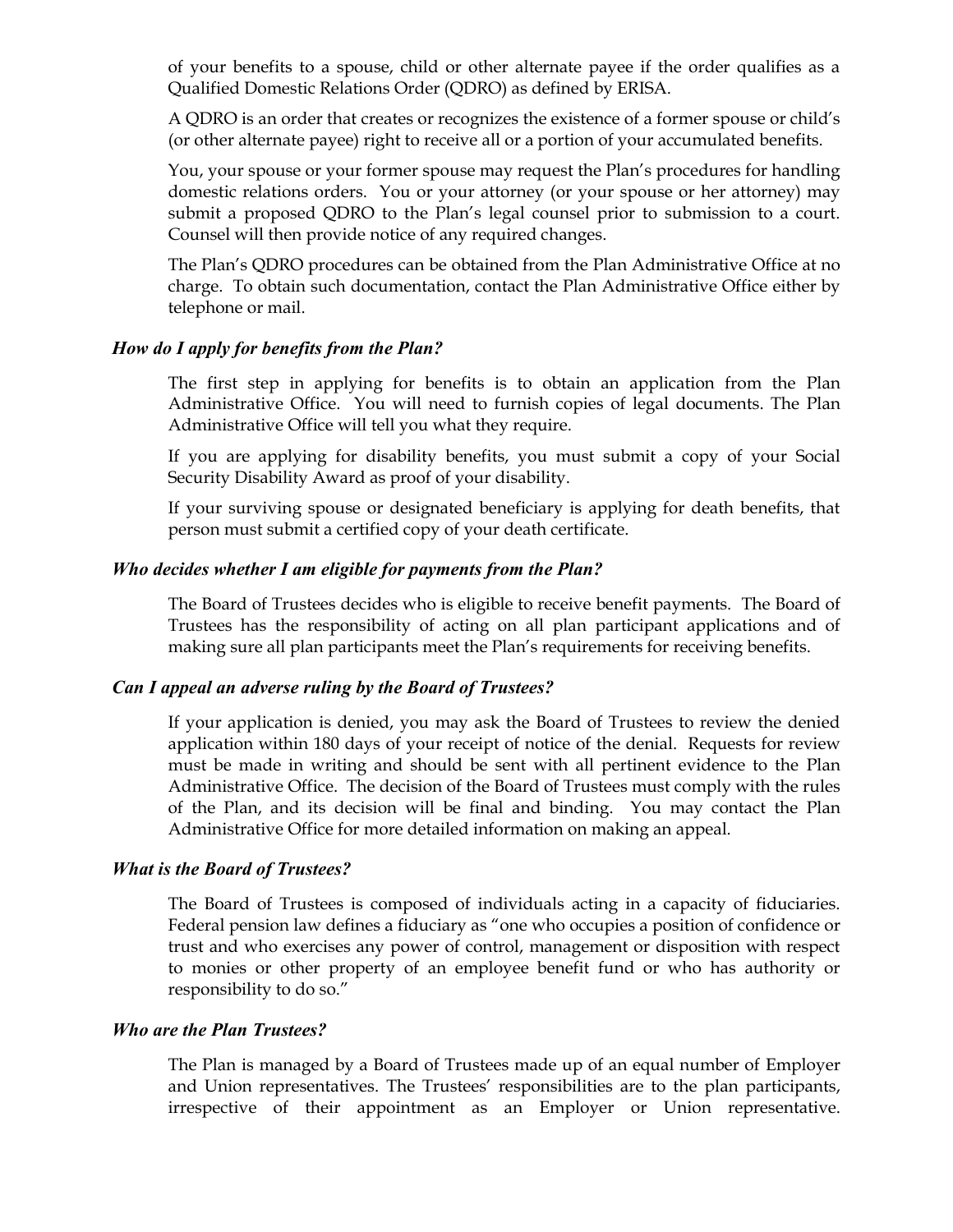Carlos Barnett Teamsters Local 63 927 Village Oaks Drive Covina, CA 91724

Frank Sevilla Teamsters Local 952 140 South Marks Way Orange, CA 92868

Lou Villalvazo Teamsters Local 630 750 S. Stanford Avenue Los Angeles, CA 90022

#### **UNION REPRESENTATIVES EMPLOYER REPRESENTATIVES**

Edward "Chuck" Martin CVS Health 1 Berry Drive Lumberton, NJ 08048

Larry D. Valenti GKN Aerospace, Inc. 1181 Quarry Lane, Suite 400 Pleasanton, CA 94566

# *Can the Plan be terminated?*

Yes. The Board of Trustees is empowered to terminate the Plan if they deem it necessary or prudent to do so, as might be the case if the Employers and the Union were to decide to discontinue further contributions to the Plan. In the event of termination or partial termination of the Plan, the assets then remaining, after providing for the expenses of the Plan and for the payment of any Individual Account theretofore approved, would be distributed among plan participants, and each plan participant would be 100% vested in his or her accrued account and shall receive that part of the total remaining assets in the same ratio as his or her Individual Account bears to the aggregate amount of the Individual Accounts of all plan participants. The assets are not returned to any Employer or to the Union.

#### *How could I suffer a potential loss or delay of benefits?*

You or your beneficiary could suffer a loss in the value of your Individual Account balance or have payments delayed in the following circumstances:

- 1. Investment Losses. The Plan incurs investment losses, such as the depreciation in the market value of Plan assets or the Plan incurs excessive expenses reducing the value of your Individual Account.
- 2. Divorce Order (QDRO). Pursuant to a Qualified Domestic Relations Order or a Qualified Medical Child Support Order, a court awards a spouse, former spouse or child a portion or all of your Individual Account.
- 3. Plan Expenses. Your share of Plan expenses exceeds your contributions and earnings in a Plan year.
- 4. Fail to File Complete Application. You fail to file a completed application or other forms required by the Plan Administrative Office before the date you want your benefits.
- 5. Incomplete Information/False Statements. You fail to provide information or give false information to verify disability, age, beneficiary information, marital status or other vital information.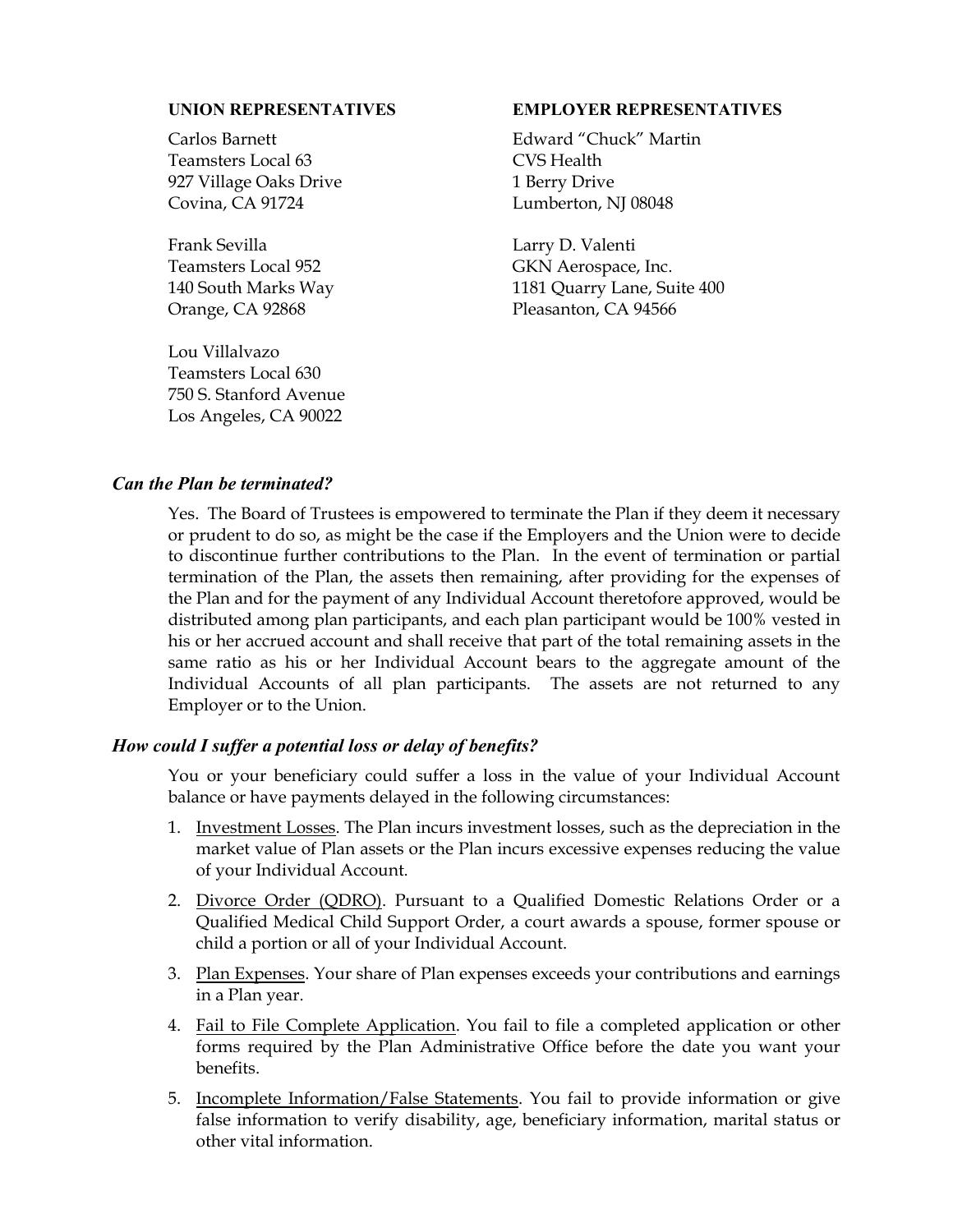- 6. Disappear/Returned Mail. If the Plan Administrative Office is unable to locate you for five years (for example, your annual statement is returned in the mail and the Union does not have your address), the Plan may close your Individual Account.
- 7. Benefit/Contribution Limits. Your annual contribution cannot exceed the maximum amount allowed by the Internal Revenue Code and applicable regulations, although the Board of Trustees does not foresee this occurring. The Plan contains provisions to address this situation.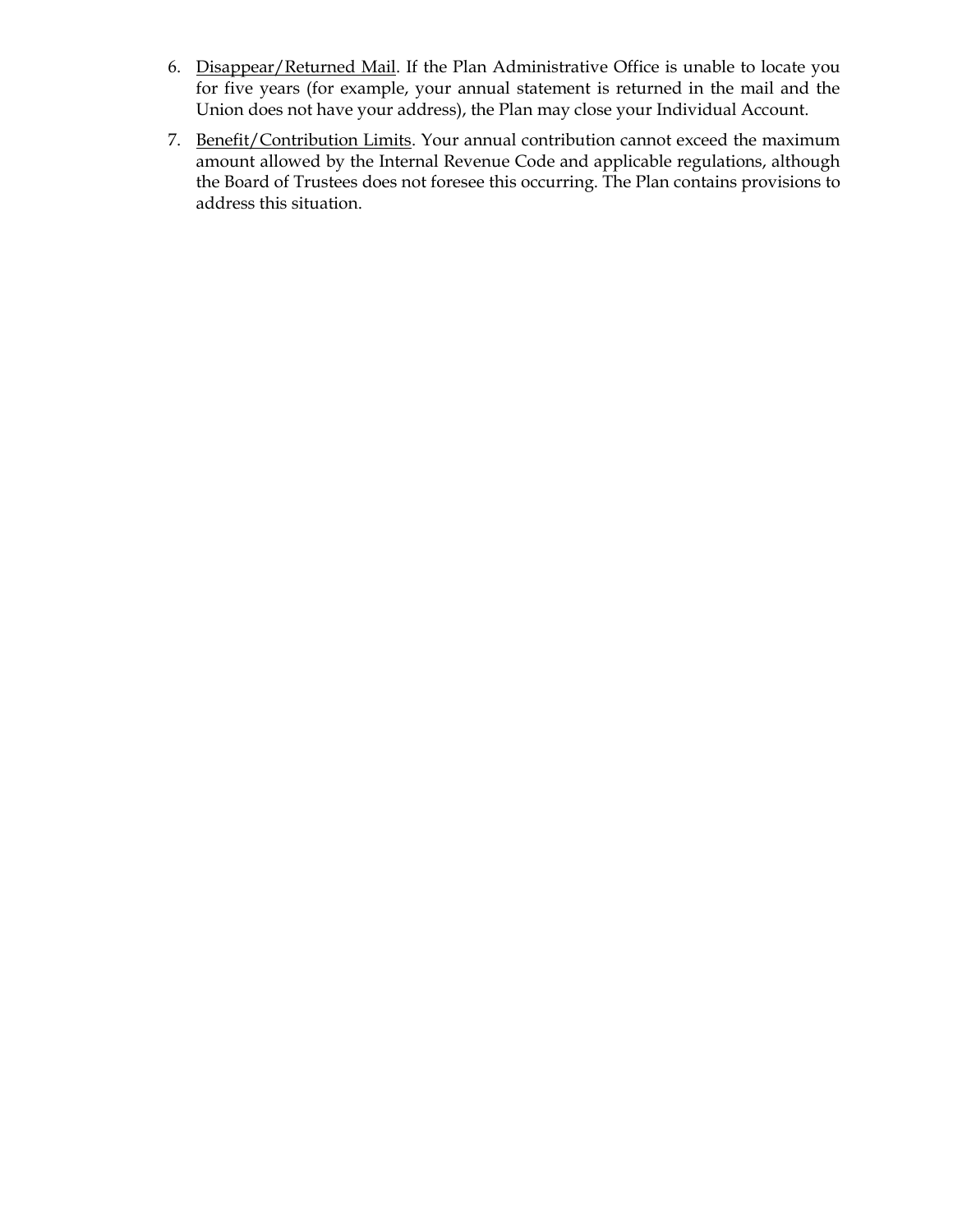# **To Obtain Access to the System:**

- 1. Dial 1 (800) 293-1170.
- 2. Enter your Employer Code (*"134"*).
- 3. Enter your Social Security Number.
- 4. Enter your PIN Number.

This will give you access to Share Balances, Exchanges, Fund Prices, and PIN Changes.

## **To Obtain Share Balances:**

At the Main Menu enter *"1"* on the phone.

This will read to you your share balances by fund. Note, if you have recently placed an exchange, your new fund balances will **not** reflect this exchange until it is complete.

Labor Alliance Savings Trust Fund will trade funds daily subject to individual fund restritcitions. Calls must be placed prior to 1:00 P.M. PACIFIC TIME to trade on the same business day.

# **To Obtain the Latest Fund Prices:**

At the Main Menu enter *"3"* on the phone.

This will read to you all of the latest share prices for each of the funds.

The prices are those from the last working day before the current day.

# **To Change Your PIN:**

At the Main Menu enter *"4"* on the phone.

1. Enter your new PIN.

*(Note: It must be 5 characters, and can not contain the asterisk (\*) or pound (#) keys.)*

- 2. Your new PIN will be read back to you.
- 3. Enter *"1"* to confirm your new PIN, or any other key to return to the main menu **without** changing your PIN.

# **To Place an Exchange:**

At the Main Menu or the Exchange Menu enter *"2"* on your phone.

1. Enter the code for the fund you wish to place a sell from followed by the pound (#) key.

*(Note: To obtain a list of all the funds and codes, simply enter "99" and the pound (#) key.)*

2. Enter *"1"* if you wish to sell **all** of your shares, or *"2"* to specify a whole number of shares to sell.

*(Note: If you pressed "2" you will be asked for the number of shares you wish to sell followed by the pound (#) key.)*

3. Enter the code for the fund that will receive the proceeds from the sale.

*(Note: To obtain a list of the funds and codes, simply enter "99" and the pound (#) key.)*

4. The system will then verify your exchange.

(*Note: Investment exchanges apply only to monies already invested in the Plan.)*

# **To Review a Pending Exchange:**

At the Main Menu enter *"2"* on your phone, or at the Exchange Menu enter *"1"* on your phone.

This will read to you a list of all of the exchanges you have placed that **have not yet settled.**

A previous exchange may be pending.

# **To Delete a Pending Exchange:**

At the Main Menu enter *"2"* on the phone, or at the Exchange Menu enter *"3"* on the phone.

This will read to you a list of all exchanges you have placed that **have not yet started**. Exchanges that are still waiting to be settled but have already been started **will not be read and cannot be deleted**.

After each exchange is read, you will be asked if you wish to **delete** this exchange. Press *"1"* to delete the exchange or any other key to continue with the list.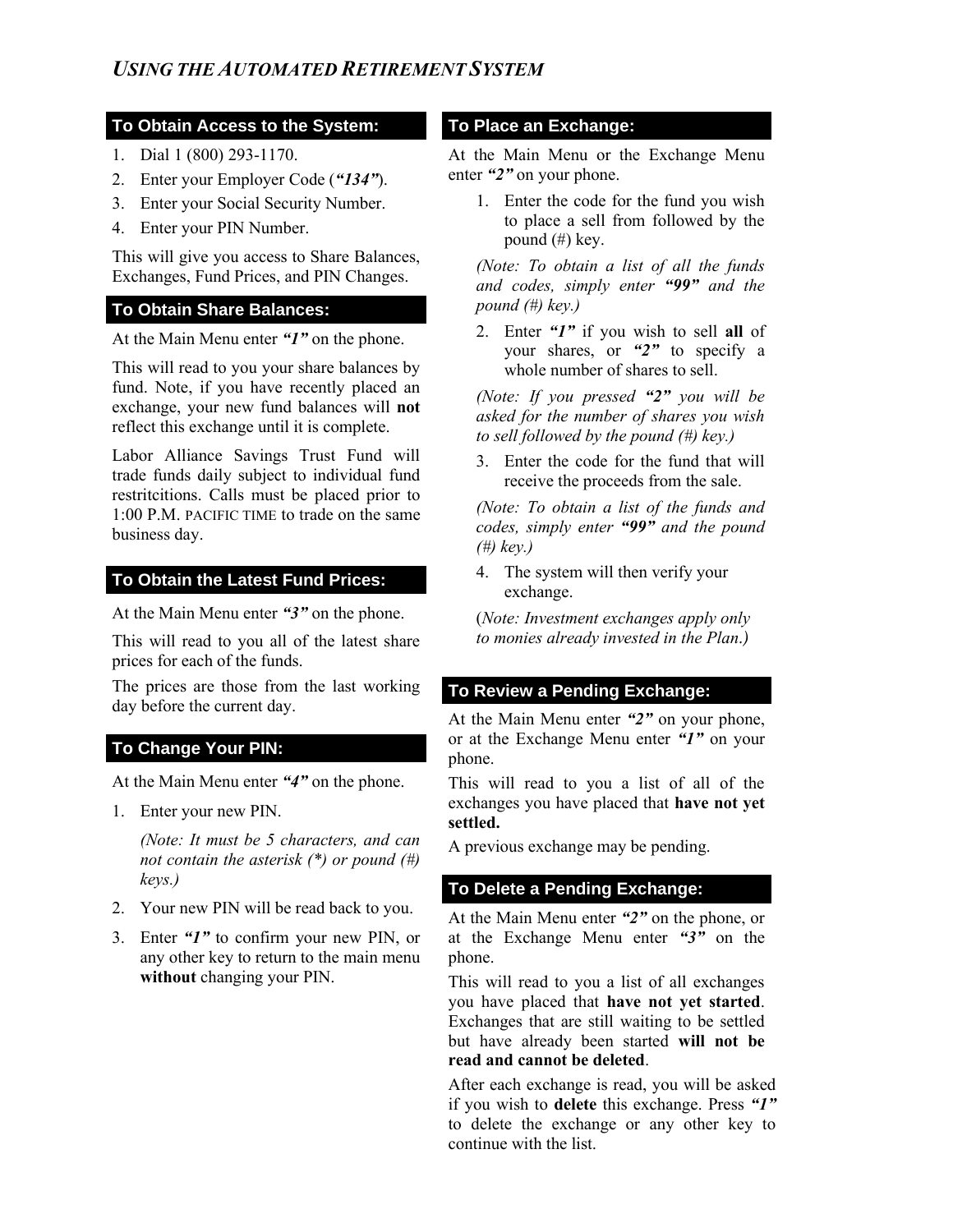# **The Plan Website ...**

The Labor Alliance Savings Trust Fund information is available on the internet. You can make account inquiries and transactions by signing onto the Plan website KANDG.COM.

To find the KANDG.COM website, simply type www.kandg.com into the address field of your web browser. This will bring you to the entry page.

Our site works with most of the major Web browsers, including Firefox®, Internet Explorer®, etc. The website also includes links to other retirement and investment information on the Internet.

# **Participant Services Pages …**

First, enter your Plan Code (*"134*"), then enter your Social Security Number and your Personal Identification Number (PIN) in the provided spaces and click on the "Enter" button. If the information you submit is valid, you will be taken to the Participant Home Page with the message "Welcome to Labor Alliance Savings Trust Fund."

| <b>MY ACCOUNT</b>                                   | <b>MANAGE ACCOUNT</b> | <b>PLAN INFORMATION</b>            | <b>SITE INFORMATION</b>  |
|-----------------------------------------------------|-----------------------|------------------------------------|--------------------------|
|                                                     |                       |                                    |                          |
| <b>My Profile</b>                                   | <b>Change My Info</b> | Plan Information &<br><b>Forms</b> | FAQs                     |
| <b>My Balances</b>                                  | My UserID             | <b>Contact Information</b>         | <b>Glossary of Terms</b> |
| <b>Account Balances</b>                             | My PIN                |                                    | <b>Links of Interest</b> |
| <b>Account Transactions by Fund</b>                 | My Security Data      |                                    | <b>Calculators</b>       |
| <b>Account Transactions</b><br>by Fund and Source   | My Email Address      |                                    |                          |
| <b>Account Transactions by Fund</b><br>Market Value | My Address            |                                    |                          |
| <b>My History</b>                                   |                       |                                    |                          |
| <b>Account Performance</b>                          |                       |                                    |                          |
| Work History                                        |                       |                                    |                          |
| Quarterly Statements                                |                       |                                    |                          |
| <b>Web Page Statistics</b>                          |                       |                                    |                          |
| <b>Investment Funds</b>                             |                       |                                    |                          |
| <b>Fund Prices</b>                                  |                       |                                    |                          |
| <b>Fund Performance</b>                             |                       |                                    |                          |
| <b>Fund Links</b>                                   |                       |                                    |                          |

The four main menus and all of their current 'sub-menu' options are:

#### **Here are several of the most common uses of the menus:**

- 1) **View your latest account balance**: Your account balance will automatically appear logging in.
- 2) **View your account activity over a period of time**: Go to 'My Account,' then 'My Balances,' and then select 'Account Transactions by Fund.'
- 3) **View your reported work-hours over a period of time**: Go to 'My Account,' then 'My History,' and then select 'Work History.'
- 4) **Request monthly, weekly or daily account statements sent by email**: Go to 'Manage Account,' then 'Change My Info,' and then select 'My Email Address.'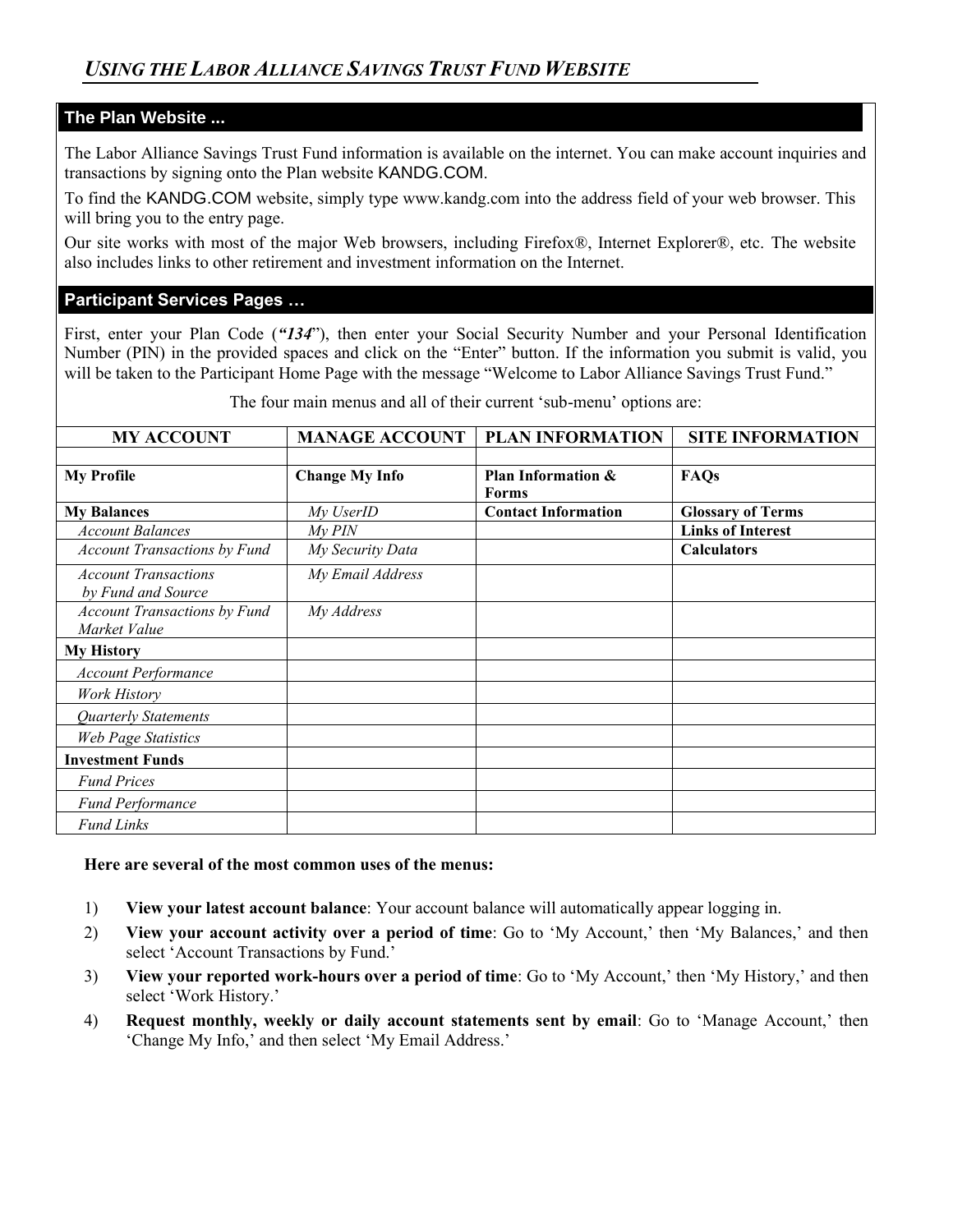The full name of the Plan is Labor Alliance Savings Trust Fund. Its Employer Tax Identification Number is 94-3217574 and its IRS Plan Number is 001. The Plan is a defined contribution plan. It is sponsored and administered by the Board of Trustees.

Daily business functions are handled through a contract with DMC Insurance Administrators, Inc. The Plan's address and phone number are:

> Board of Trustees of the Labor Alliance Savings Trust Fund c/o DMC Insurance Administrators, Inc. P.O. Box 757 Pleasanton, CA 94566 Telephone: (800) 924-1226 Facsimile: (877) 738-3815

Legal process may be served on the Board of Trustees, any Plan Trustee or DMC Insurance Administrators, Inc. at that address.

The Plan is maintained pursuant to Collective Bargaining Agreements that provide for Employer contributions to the Plan. By written request to the Board of Trustees, a plan participant or beneficiary may find out whether a particular Employer is a contributing Employer. Benefits are provided by the Plan, not by any Employer or Union.

Benefits under this defined contribution plan are not guaranteed by the Pension Benefit Guaranty Corporation (the "PBGC"). The PBGC guarantees benefits only from a defined benefit plan.

If you have any questions about your Plan, you should contact the Plan Administrative Office. If you have any questions about this statement or about your rights under ERISA, you should contact the nearest office of the Pension and Welfare Benefits Administration, U.S. Department of Labor, listed in your telephone directory or the Division of Technical Assistance and Inquiries, Pension and Welfare Benefits Administration, U.S. Department of Labor, 200 Constitution Avenue N.W., Washington, D.C. 20210. You may also obtain certain publications about your rights and responsibilities under ERISA by calling the publications hotline of the Pension and Welfare Benefits Administration.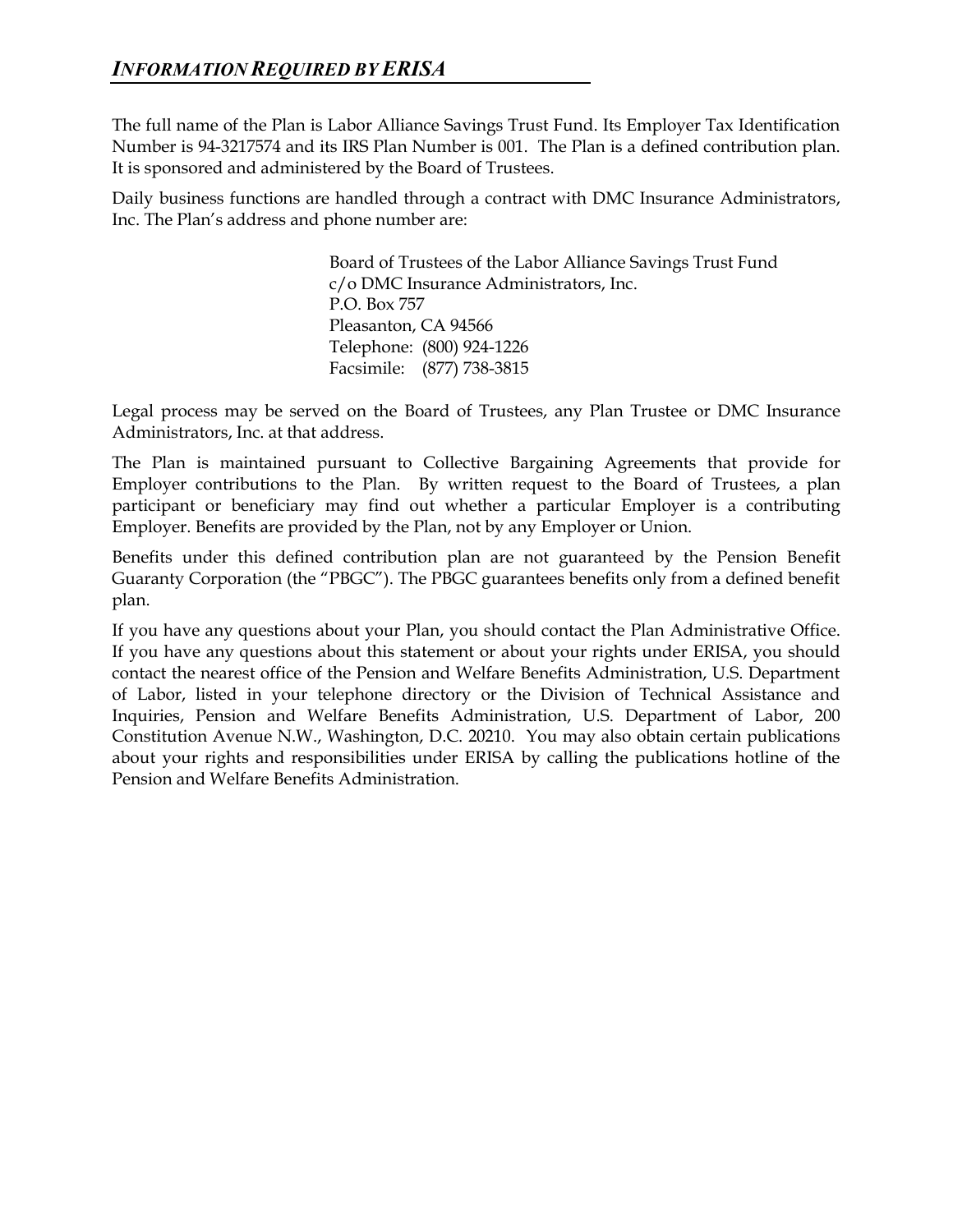# **Rights of Plan Participants and Beneficiaries**

As a plan participant in the Labor Alliance Savings Trust Fund you are entitled to certain rights and protections under the Employee Retirement Income Security Act of 1974 (ERISA). ERISA provides that all plan participants shall be entitled to:

# **Receive Information About Your Plan and Benefits**

Examine, without charge, at the Plan Administrative Office and at other specified locations, such as worksites and union halls, all documents governing the Plan, including insurance contracts and Collective Bargaining Agreements, and a copy of the latest annual report (Form 5500 Series) filed by the Plan with the U.S. Department of Labor and available at the Public Disclosure Room of the Pension and Welfare Benefit Administration.

Obtain, upon written request to the Plan Administrative Office, copies of documents governing the operation of the Plan, including insurance contracts and Collective Bargaining Agreements, and copies of the latest annual report (Form 5500 Series) and an updated Summary Plan Description. The Administrator may make a reasonable charge for the copies.

Receive a summary of the Plan's annual financial report. The Plan Administrative Office is required by law to furnish each plan participant with a copy of this Summary Annual Report.

# **Prudent Actions by Plan Fiduciaries**

In addition to creating rights for plan participants, ERISA imposes duties upon the people who are responsible for the operation of the employee benefit plan. The people who operate your Plan, called "fiduciaries" of the Plan, have a duty to do so prudently and in the interest of you and other plan participants and beneficiaries. No one, including your Employer, your Union or any other person, may fire you or otherwise discriminate against you in any way to prevent you from obtaining a (pension, welfare) benefit or exercising your rights under ERISA.

# **Enforce Your Rights**

If your claim for a (pension, welfare) benefit is denied or ignored, in whole or in part, you have a right to know why this was done, to obtain copies of documents relating to the decision without charge and to appeal any denial, all within certain time schedules.

Under ERISA, there are steps you can take to enforce the above rights. For instance, if you request a copy of Plan documents or the latest annual report from the Plan and do not receive them within 30 days, you may file suit in a Federal court. In such a case, the court may require the Plan Administrative Office to provide the materials and pay you up to \$110 a day until you receive the materials, unless the materials were not sent because of reasons beyond the control of the Plan Administrative Office. If you have a claim for benefits which is denied or ignored, in whole or in part, you may file suit in a state or Federal court. In addition, if you disagree with the Plan's decision, or lack thereof, concerning the qualified status of a domestic relations order or a medical child support order, you may file suit in Federal court. If it should happen that plan fiduciaries misuse the plan's money, or if you are discriminated against for asserting your rights, you may seek assistance from the U.S. Department of Labor, or you may file suit in a Federal court. The court will decide who should pay court costs and legal fees. If you are successful the court may order the person you have sued to pay these costs and fees. If you lose, the court may order you to pay these costs and fees, for example, if it finds your claim is frivolous.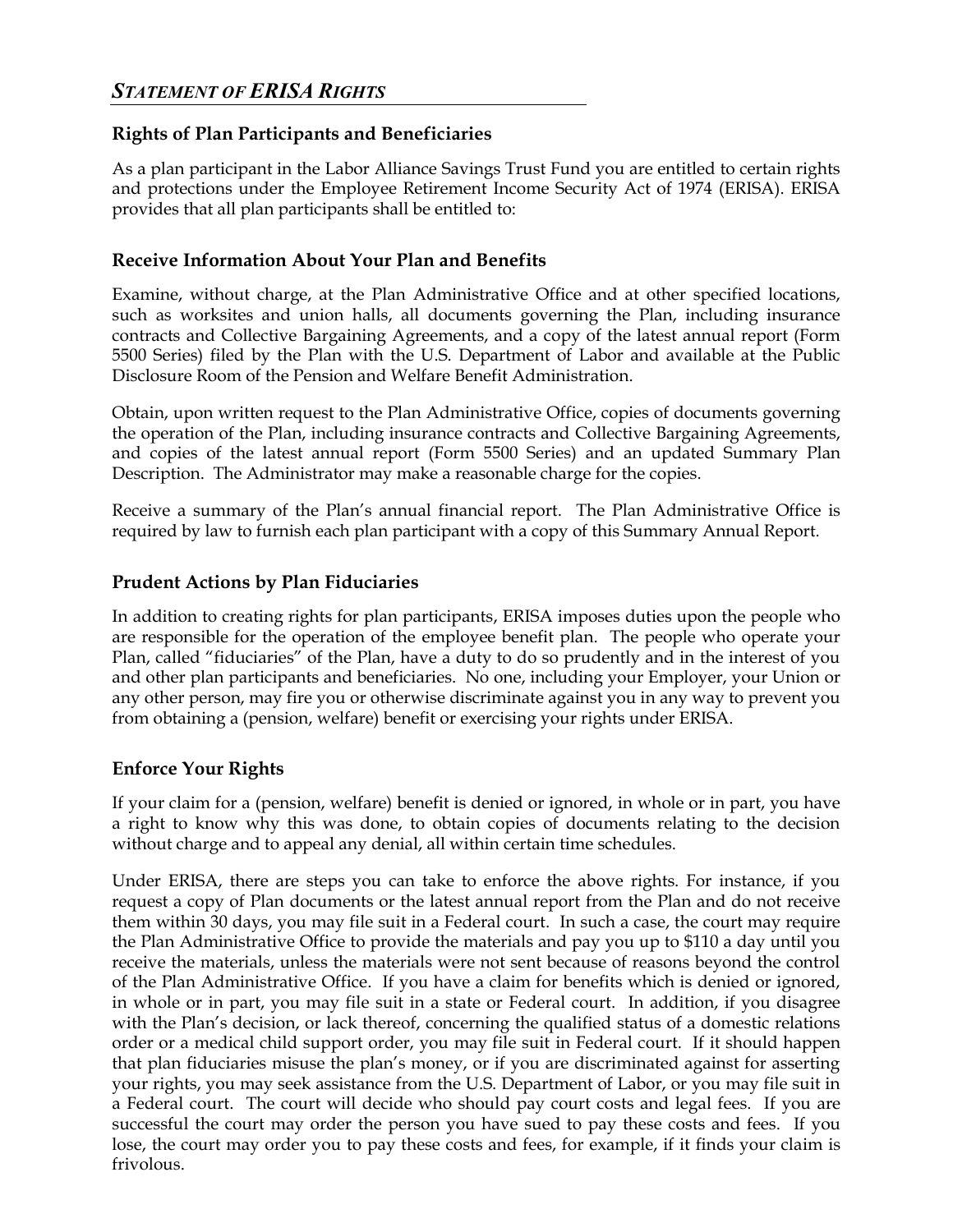# **Assistance with Your Questions**

If you have any questions about your Plan, you should contact the Plan Administrative Office. If you have any questions about this statement or about your rights under ERISA, or if you need assistance in obtaining documents from the Plan Administrative Office, you should contact the nearest office of the Pension and Welfare Benefits Administration, U.S. Department of Labor, listed in your telephone directory or the Division of Technical Assistance and Inquiries, Pension and Welfare Benefits Administration, U.S. Department of Labor, 200 Constitution Avenue N.W., Washington, D.C. 20210. You may also obtain certain publications about your rights and responsibilities under ERISA by calling the publications hotline of the Pension and Welfare Benefits Administration.